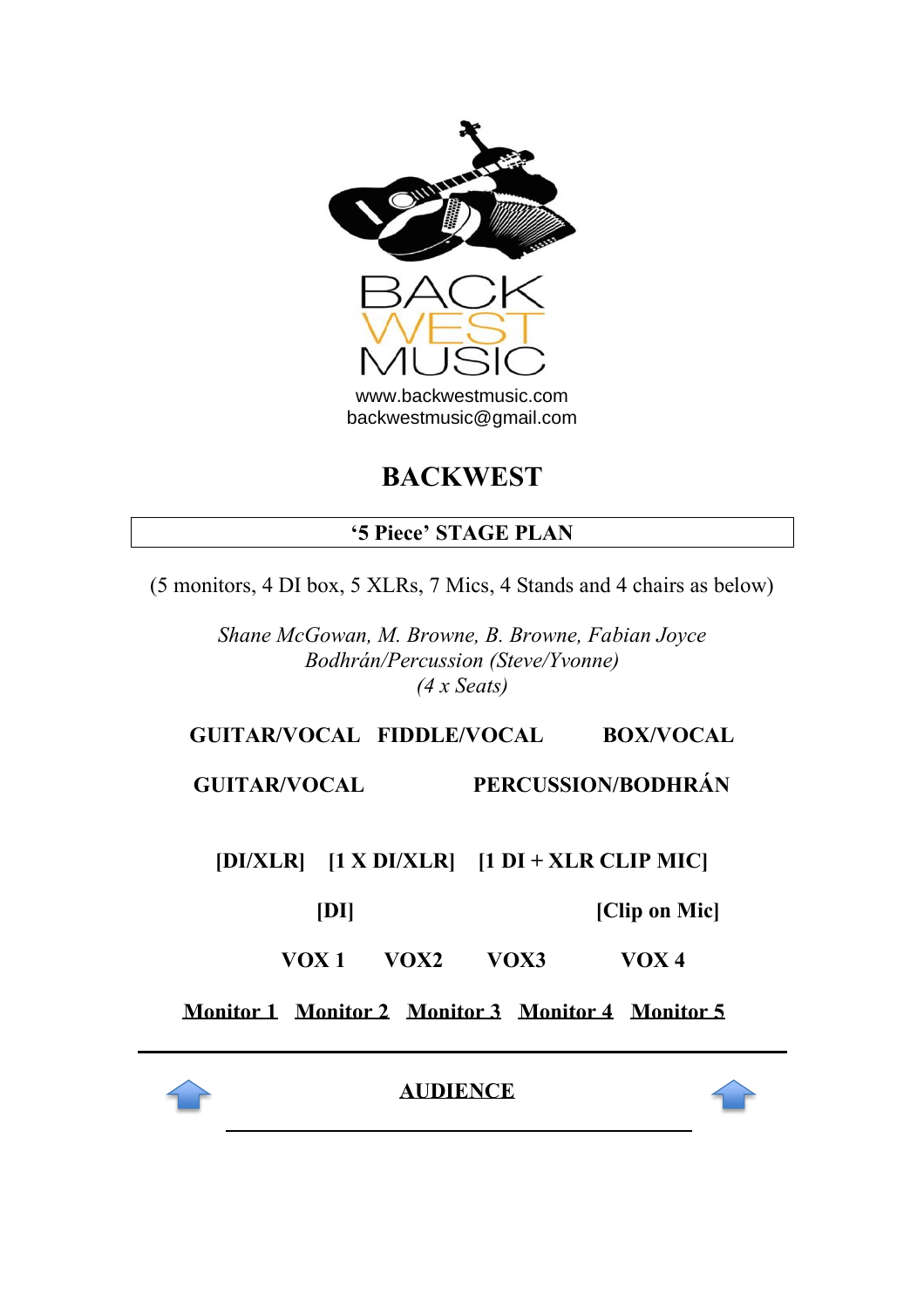| (Shane Guitar - DI Box, Vox1)                     | 1,2       |
|---------------------------------------------------|-----------|
| (Mo Fiddle XLR, Vox 2)                            | 3,4       |
| $(B$ Accordion L&R, 2 XLR Vox 3)                  | 5,6,7,8,9 |
| (Fabian Guitar XLR, DPA 4099 - Guitar, XLR Vox 4) | 10,11,12  |
| (Bodhrán/Percussion Clip Mic)                     | 13        |

#### **Channel Information**

1. Shane Guitar DI/XLR, + Bass DI box, Vocal Shure SM58, Tall Boom

2. Vocals Mic (Vox1) SM58, Tall Boom

3. Fiddle DI/XLR

- 4. Vocals Mic (Vox2) Shure SM58, Tall Boom
- 5. Accordion Clip on Mic AKG ML516 (XLR)
- 6. Accordion Clip on Mic Jack to Jack into DI Box
- 8. Vocals Mic (Vox3) Shure, SM58, Tall Boom
- 9. DI/XLR Stomp Box XLR

10. Guitar DI

- 11. Guitar DPA 4099
- 12. Vocals Mic (Vox4) Shure, SM58, Tall Boom

13. Bodhrán - Clip on Mic for Bodhrán **or** DI/XLR

## **Technical Rider**

*Note: All sound equipment, including microphones, to be provided by venue. 4 seats without arms to be provided on stage.* 

# **PA requirements**

## **Front of House**

A professional quality stereo 4 way active system. Minimum 4kW for 20Hz - 20KHz. Capable of producing 115dB of undistorted sound at the mix position. Channels should have two swept mid controls plus high and